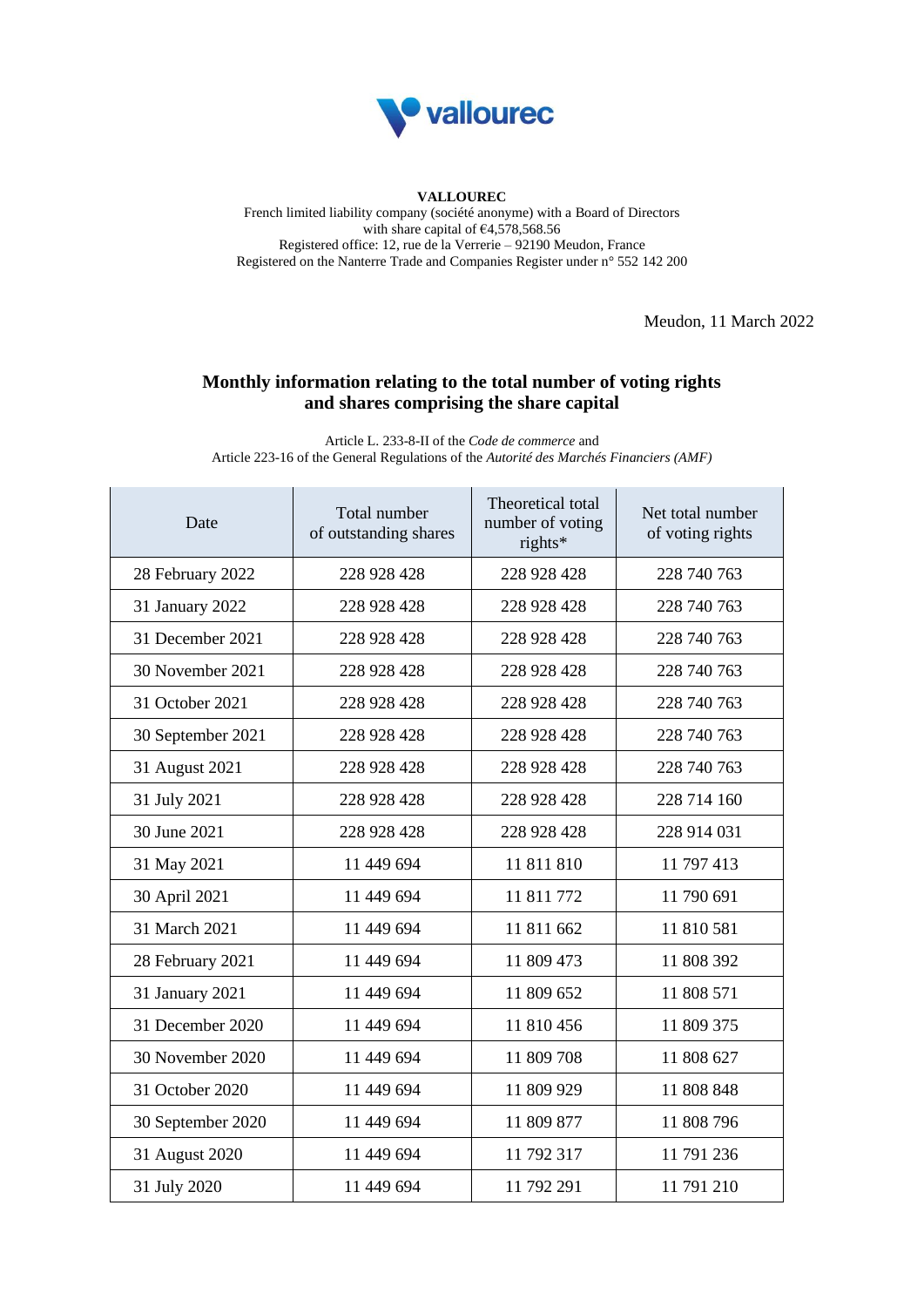

| Date              | Total number<br>of outstanding shares | Theoretical total<br>number of voting<br>rights* | Net total number<br>of voting rights |
|-------------------|---------------------------------------|--------------------------------------------------|--------------------------------------|
| 30 June 2020      | 11 449 694                            | 11 792 487                                       | 11 791 352                           |
| 31 May 2020       | 11 449 694                            | 11 825 998                                       | 11 810 412                           |
| 30 April 2020     | 457 987 760                           | 467 246 708                                      | 466 723 205                          |
| 31 March 2020     | 457 987 760                           | 467 212 665                                      | 466 689 162                          |
| 29 February 2020  | 457 987 760                           | 470 490 431                                      | 469 966 928                          |
| 31 January 2020   | 457 987 760                           | 470 448 503                                      | 469 925 000                          |
| 31 December 2019  | 457 987 760                           | 470 435 812                                      | 469 912 309                          |
| 30 November 2019  | 457 987 760                           | 470 400 552                                      | 469 877 049                          |
| 31 October 2019   | 457 987 760                           | 470 391 503                                      | 469 868 000                          |
| 30 September 2019 | 457 987 760                           | 470 373 857                                      | 469 850 354                          |
| 31 August 2019    | 457 987 760                           | 470 365 861                                      | 469 842 358                          |
| 31 July 2019      | 457 987 760                           | 470 354 599                                      | 469 831 096                          |
| 30 June 2019      | 457 987 760                           | 470 370 960                                      | 469 842 814                          |
| 31 May 2019       | 457 987 760                           | 470 352 202                                      | 469 824 056                          |
| 30 April 2019     | 457 987 760                           | 470 352 409                                      | 469 717 892                          |
| 31 March 2019     | 457 987 760                           | 470 318 361                                      | 468 612 089                          |
| 28 February 2019  | 457 987 760                           | 470 289 887                                      | 469 583 848                          |
| 31 January 2019   | 457 987 760                           | 470 288 267                                      | 470 197 228                          |
| 31 December 2018  | 457 987 760                           | 470 286 184                                      | 470 195 145                          |
| 30 November 2018  | 457 987 760                           | 470 207 119                                      | 470 116 080                          |
| 31 October 2018   | 457 987 760                           | 470 207 002                                      | 470 115 963                          |
| 30 September 2018 | 457 987 760                           | 470 205 298                                      | 470 114 259                          |
| 31 August 2018    | 457 987 760                           | 470 204 668                                      | 470 113 629                          |
| 31 July 2018      | 457 987 760                           | 470 202 926                                      | 470 111 887                          |
| 30 June 2018      | 457 987 760                           | 470 071 367                                      | 469 972 774                          |
| 31 May 2018       | 457 987 760                           | 470 062 108                                      | 469 963 515                          |
| 30 April 2018     | 457 987 760                           | 470 063 032                                      | 469 964 439                          |
| 31 March 2018     | 457 987 760                           | 469 717 314                                      | 469 544 717                          |
| 28 February 2018  | 457 987 760                           | 469 607 832                                      | 469 435 235                          |